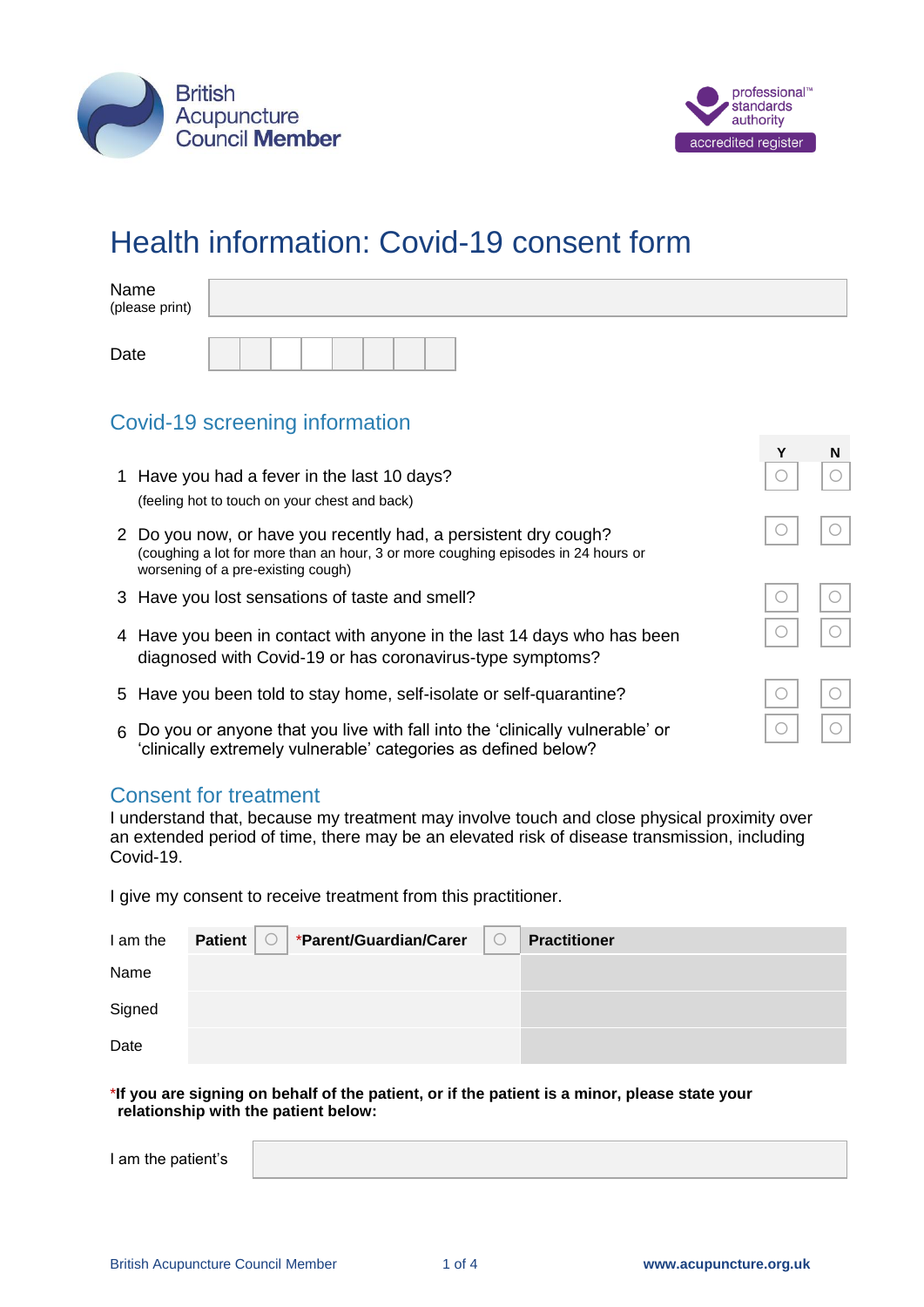#### Clinically vulnerable people

People in this category of risk include:

- 1 Anyone aged 70 and older (regardless of medical conditions)
- 2 Anyone under 70 with an underlying health condition (that is, anyone instructed to get a flu jab as an adult each year on medical grounds) – such as:
	- a chronic (long-term) mild to moderate respiratory diseases, such as [asthma,](https://www.nhs.uk/conditions/asthma/) [chronic](https://www.nhs.uk/conditions/chronic-obstructive-pulmonary-disease-copd/)  [obstructive pulmonary disease \(COPD\),](https://www.nhs.uk/conditions/chronic-obstructive-pulmonary-disease-copd/) emphysema or [bronchitis](https://www.nhs.uk/conditions/bronchitis/)
	- b chronic heart disease, such as [heart failure](https://www.nhs.uk/conditions/heart-failure/)
	- c [chronic kidney disease](https://www.nhs.uk/conditions/kidney-disease/)
	- d chronic liver disease, such as [hepatitis](https://www.nhs.uk/conditions/hepatitis/)
	- e chronic neurological conditions, such as [Parkinson's disease,](https://www.nhs.uk/conditions/parkinsons-disease/) [motor neurone disease,](https://www.nhs.uk/conditions/motor-neurone-disease/) [multiple sclerosis \(MS\),](https://www.nhs.uk/conditions/multiple-sclerosis/) a learning disability or cerebral palsy
	- f [diabetes](https://www.nhs.uk/conditions/diabetes/)
	- g a weakened immune system as the result of conditions such as [HIV and AIDS,](https://www.nhs.uk/conditions/hiv-and-aids/) or medicines (such as [steroid tablets](https://www.nhs.uk/conditions/steroids/) )
	- h being seriously overweight (a body mass index (BMI) of 40 or above)
	- i pregnant women

#### Clinically extremely vulnerable people

People in this category of risk include:

- 1 Solid organ transplant recipients.
- 2 People with specific cancers:
	- a people with cancer who are undergoing active chemotherapy
	- b people with lung cancer who are undergoing radical radiotherapy
	- c people with cancers of the blood or bone marrow such as leukaemia, lymphoma or myeloma who are at any stage of treatment
	- d people having immunotherapy or other continuing antibody treatments for cancer
	- e people having other targeted cancer treatments which can affect the immune system, such as protein kinase inhibitors or PARP inhibitors
	- f people who have had bone marrow or stem cell transplants in the last 6 months, or who are still taking immunosuppression drugs
- 3 People with severe respiratory conditions including all cystic fibrosis, severe asthma and severe chronic obstructive pulmonary disease (COPD).
- 4 People with rare diseases that significantly increase the risk of infections (such as severe combined immunodeficiency (SCID), homozygous sickle cell).
- 5 People on immunosuppression therapies sufficient to significantly increase risk of infection.
- 6 Women who are pregnant with significant heart disease, congenital or acquired.
- 7 Other people have also been classed as clinically extremely vulnerable, based on clinical judgement and an assessment of their needs. GPs and hospital clinicians have been provided with guidance to support these decisions.

More information about who has been classed as clinically extremely vulnerable is available on the [NHS Digital website.](https://digital.nhs.uk/coronavirus/shielded-patient-list)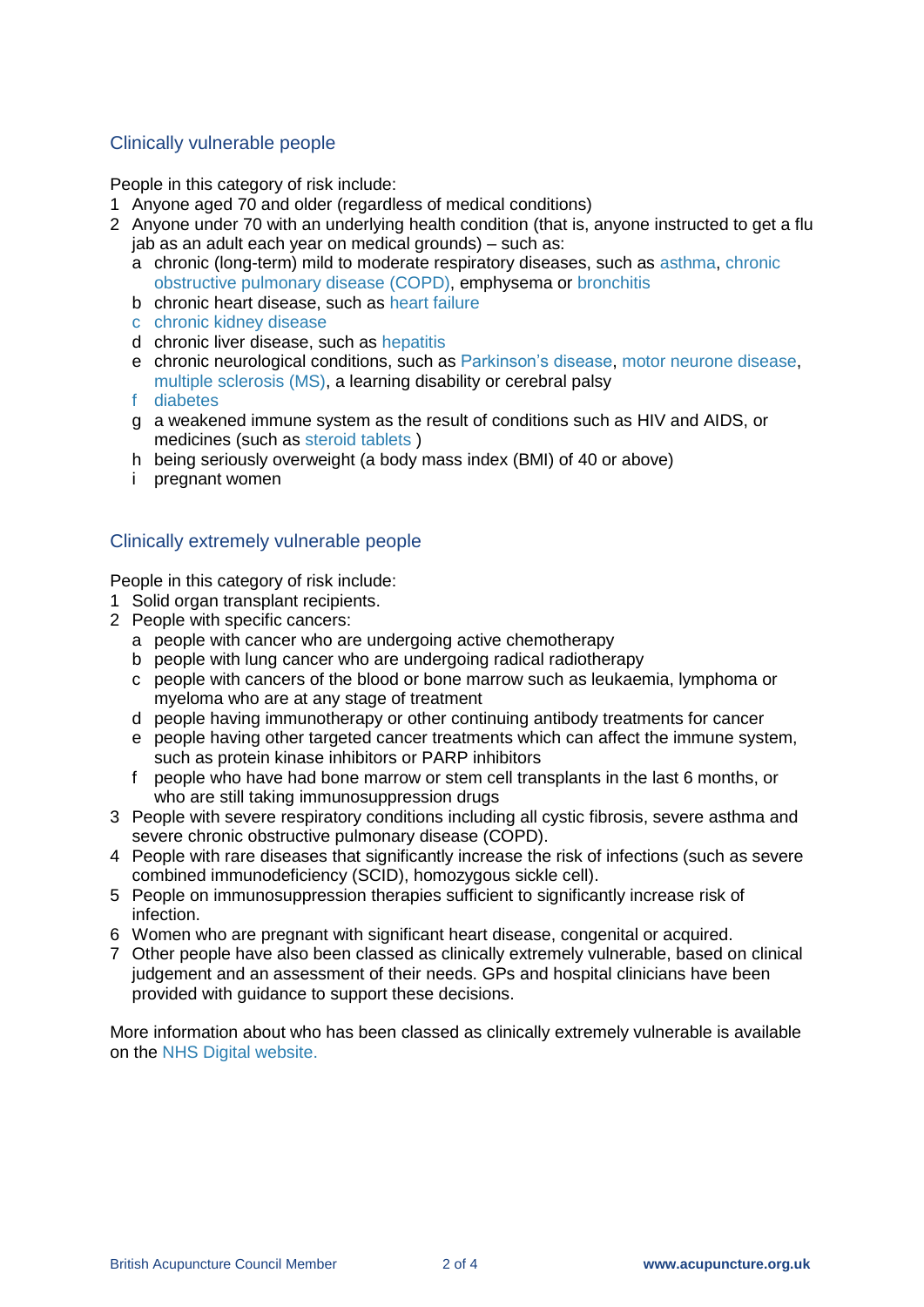#### Recording your details and how your information is used

To support NHS Test and Trace (part of the Department for Health and Social Care) in England, I have been mandated by law to collect and keep a limited record of patients and visitors who come onto the premises, for the purpose of contact tracing. By doing this, and by sharing these records with NHS Test and Trace where requested, I can help to identify people who may have been exposed to the coronavirus.

As a patient/visitor of Philip Trubshaw Acupuncture and Chinese Medicine you will be asked to provide the following basic information:

- your name
- contact phone number
- date of visit, and your arrival and departure times

As the data controller for the collection of your personal data, I will be responsible for compliance with data protection legislation for as long as I hold your information. When that information is requested by the NHS Test and Trace service, at that point they would be responsible for compliance with data protection legislation for that period of time.

The NHS Test and Trace service, as part of safeguarding your personal data, has in place technical, organisational and administrative security measures to protect your personal information that it receives from us/me, that it holds from loss, misuse, and unauthorised access, disclosure, alteration and destruction.

In addition, if you only interact with me during your visit, my name will be recorded alongside your information.

NHS Test and Trace have asked me to retain this information for 21 days from the date of your visit, to enable contact tracing to be carried out by NHS Test and Trace during that period. I will only share information with NHS Test and Trace if it is specifically requested by them.

For example, if another patient at the clinic reported symptoms and subsequently tested positive, NHS Test and Trace can request the log of patient/visitor details for a particular time period (for example, over a particular treatment slot, day, two-day period).

I will require you to prebook appointments for visits or to complete a form on arrival.

Under government guidance, the information I collect may include information which I would not ordinarily collect from you and which I therefore collect only for the purpose of contact tracing. Information of this type will not be used for other purposes, and NHS Test and Trace will not disclose this information to any third party unless required to do so by law (for example, as a result of receiving a court order). In addition, where the information is only collected for the purpose of contact tracing, it will be destroyed by me 21 days after the date of your visit.

However, the government guidance may also cover information that I would usually collect and hold onto as part of ordinary dealings with you (for example, your name, date of birth and phone number). Where this is the case, this information only will continue to be held after 21 days and I will use it as I usually would, unless and until you tell me not to.

Your information will always be stored and used in compliance with the relevant data protection legislation.